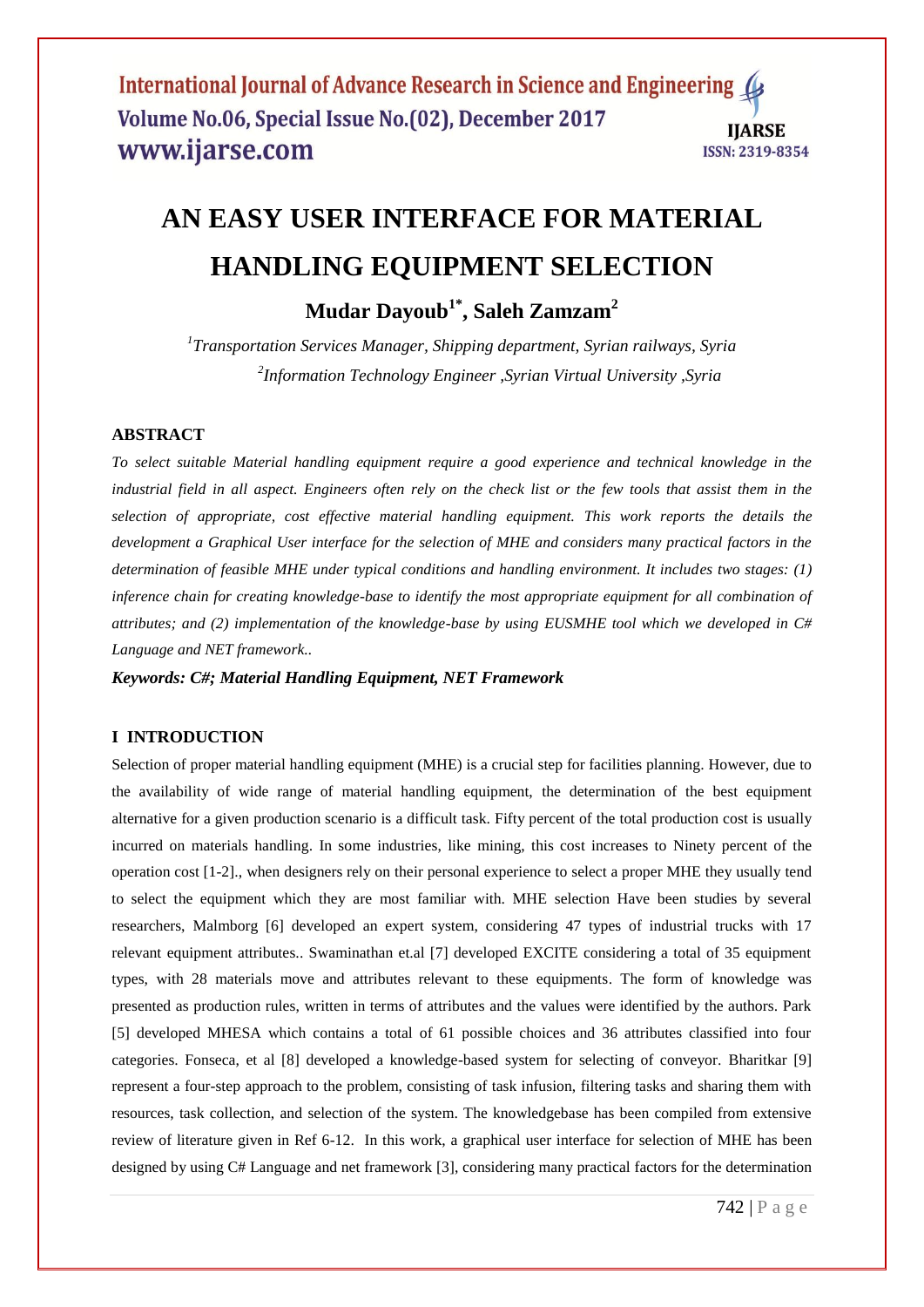#### International Journal of Advance Research in Science and Engineering Volume No.06, Special Issue No.(02), December 2017 **IIARSE** www.ijarse.com **ISSN: 2319-8354**

of the most feasible MHE. The methodology has been developed with EUMHES Tool, and has extended the scope of work of Chan et.al [4] & Park [5] by adding more MHE and more relevant attributes into the knowledge-base and implemented by a new designed tool named UIMHES.

#### **II THE DEVELOPMENT OF KNOWLEDGEBASE**

In this work the knowledgebase includes knowledge to select the material handling equipment; this knowledge consists of the equipment facts and set of rules that have been compiled from the published literature. The advantage of this work is that it overcomes the limitations of other applications in the domain of materials handling equipment selection by considering more MHE with more relevant attributes.

#### **2.1 Types of equipment**

In this work a total of 78 types of material handling equipments have been identified from the survey of literature. Table 1 shows the type of equipments included in the knowledge base. These equipments were initially classified into two groups based on their functions: equipments used for the movement of the materials, and the others used for storage/retrieval systems. Move equipments consist of 25 types of conveyors, 6 types of cranes, 5 types of manual industrial trucks, 15 types of powered industrial trucks, 6 types of AGVs, 4 types of industrial robots, and 2 types of manipulators. Equipments used for storage and retrieval consist of 2 blockstacking types, mezzanines, shelf storage system, 9 types of rack systems, 3 types of automated storage and retrieval system.

#### **2.2 Equipment's attributes**

In this work a total of 55 relevant attributes pertaining to the different types of equipments have been identified, and included in the knowledgebase to select an appropriate type of material handling equipment. Table 1 shows the equipment attributes included in the knowledgebase and their values. These attributes were selected from available resources, and they are classified into five groups: a) the move attribute, b) the characteristic of the material to be handled, c) the operation requirement, d) the area constraint on available space, and e) technical attributes and other consideration. For the problem here, this approach would have meant thousands of combinations, as there are 55 attributes, each having two or more values. A large number of these combinations are unrealistic or impractical.

| Move              | Move attributes options           | <b>Operation attributes</b> | <b>Operation attribute</b> |
|-------------------|-----------------------------------|-----------------------------|----------------------------|
| <i>attributes</i> |                                   |                             | options                    |
| Move path         | Fixed, Variable.                  | <b>Function</b>             | Move, Storage/Retrieval    |
| Move distance     | Vshort to short (20m-), Med -long | Accuracy position           | High, Low to Medium.       |
|                   | $(20m+).$                         |                             |                            |
| AGV lifting       | Low, High.                        | Automation                  | Required, Not required     |
| height            |                                   |                             |                            |

**Table 1 Equipment's attributes and their options' values**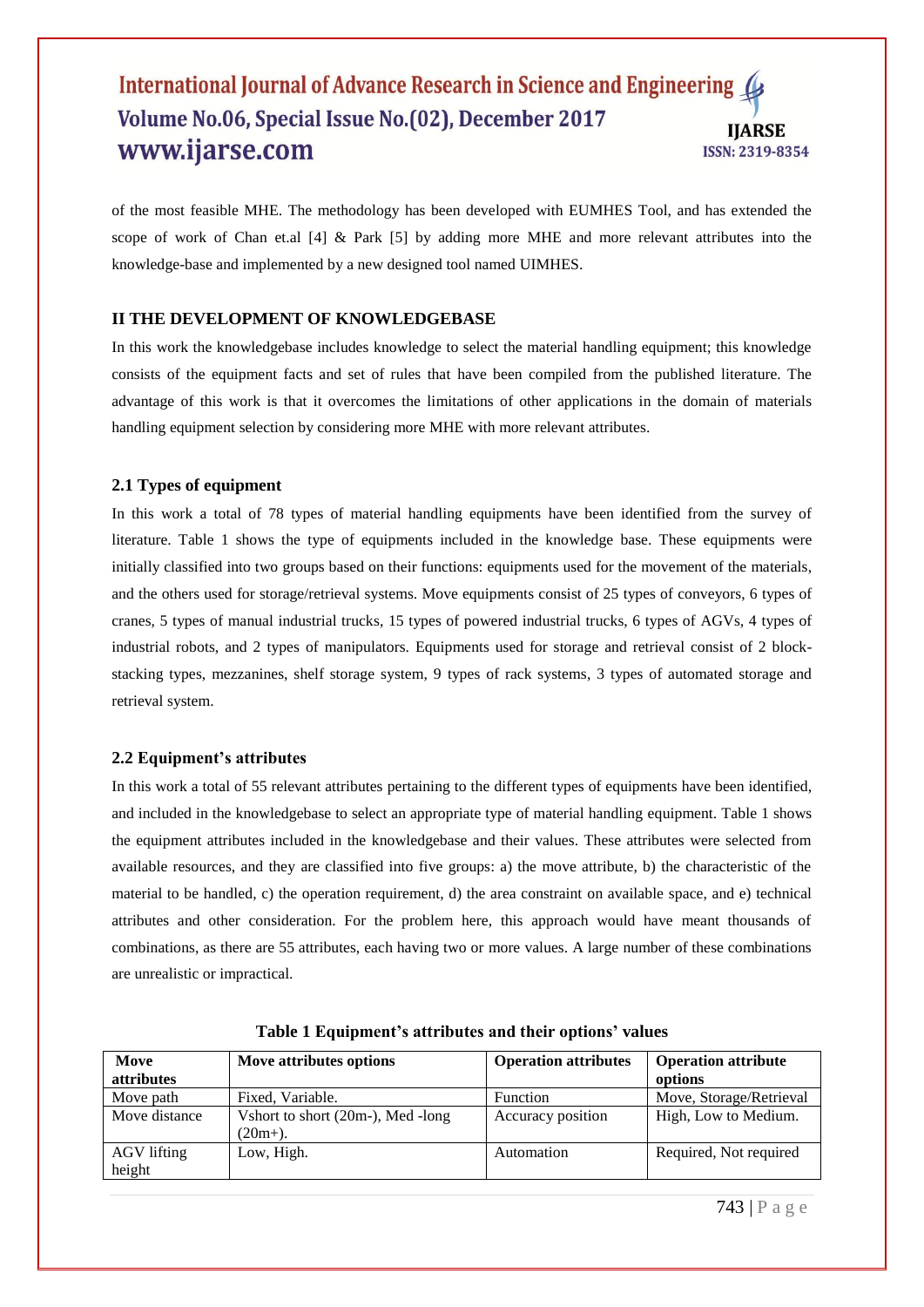# International Journal of Advance Research in Science and Engineering Volume No.06, Special Issue No.(02), December 2017 **IJARSE** www.ijarse.com ISSN: 2319-8354

| Move level                         | In floor, On floor, Overhead.                                                       | Robot Work cell up<br>time                  | Low to Medium, High.                                 |
|------------------------------------|-------------------------------------------------------------------------------------|---------------------------------------------|------------------------------------------------------|
| Load<br>accumulation               | Accumulate, No accumulate.                                                          | Load handled                                | Uniform, Mixed                                       |
| Move direction                     | Vertical upward, Vertical downward,<br>Horizontal Incline, Vertical<br>combination. | Loading\Unloading<br>type                   | Pick and place, machine<br>loading\unloading.        |
| Truck move<br>distance             | Short (less or equal 90m), Long<br>$(90m+)$                                         | Method of<br>transportation                 | Tow, Carry.                                          |
| <b>Truck loading</b><br>direction  | Front loaded, Side loaded.                                                          | <b>AGV</b> Loading<br>Unloading operation   | Manual, Automatic.                                   |
| Truck lift speed                   | Low(up to $0.15$ m/sec), Med $(0.15$ -<br>$0.25m/sec$ ) $High(0.25m/s+)$            | AGV deck design                             | Roller, Stationary, Lift.                            |
| Crane lift height                  | Low (less or equal 22.5m), High<br>$(22.5m+).$                                      | Truck stack ability                         | Stack, No stack.                                     |
| Crane maximum<br>span speed        | Low (less or equal 6m), Long $(6m+)$ .                                              | Manual truck handles<br>availability        | With handles, without<br>handles.                    |
| Crane bridge<br>Speed              | Low (less or equal 76.2mpm), High<br>$(76.2$ mpm+)                                  | Control operation                           | Controllable,<br>Uncontrollable.                     |
| <b>Material</b><br>attributes      | <b>Material attributes options</b>                                                  | Access approach                             | Man to part, Part to man.                            |
| Material<br>frequency              | Continuous, Intermittent                                                            | Storage/Retrieval<br>order                  | LIFO, FIFO.                                          |
| Material volume                    | Low, Medium, High.                                                                  | Rider                                       | Standup, Sit-down.                                   |
| Material weight                    | Low (less than 1000kg), Med (1000-<br>4500kg), High(4500kg+).                       | <b>Area attributes</b>                      | Area attributes options                              |
| Robot load<br>capacity             | Light (less than 36kg), Medium (36-<br>110kg), High (110kg+).                       | Floor space                                 | Available, Not available.                            |
| Truck pallet<br>handles ability    | Pallet load, Non-load Pallet.                                                       | Truss height                                | Low (less or equal 4m),<br>High $(4m+)$ .            |
| Manual<br>truckload<br>capacity    | Light (less or equal 450kg), heavy<br>$(450kg+).$                                   | Robot work envelope                         | Small, Large.                                        |
| Powered truck<br>load capacity     | Light (less or equal 2700kg), Heavy<br>$(2700kg+).$                                 | Aisle width                                 | Conventional aisle,<br>Narrow aisle, Very<br>narrow. |
| Truck outrigger<br>width           | Less than load width, Equal load<br>width.                                          | Service area                                | Indoor, Outdoor.                                     |
| Conveyor<br>material type          | Liquid/Gas, Unit, bulk.                                                             | Storage area                                | Floor, Rack.                                         |
| Material nature                    | Fragile, Sturdy                                                                     | <b>Technical and other</b><br>consideration | <b>Technical and other</b><br>attributes options     |
| <b>Bottom</b> surface              | Flat, No flat                                                                       | Manipulator<br>throughput                   | Low, Medium, High.                                   |
| Conveyor<br>material weight        | Light (less or equal 100kg), Heavy<br>$(100kg+).$                                   | Robot flexibility                           | Low, Medium, High.                                   |
| Bulk type                          | Granular, Lumpy                                                                     | Maintenance                                 | Low, Med to High.                                    |
| Material type for<br>powered truck | Bar stock, Pallet unit load, individual<br>unit.                                    | Storage throughput                          | Low, Medium, High                                    |
| Crane load<br>capacity             | Light (up to $10$ tons), Med $(10-50)$<br>tons), Heavy (50 tons+).                  | Probability of damage                       | Low, Medium, High.                                   |
| Storage material<br>type           | Small goods, Pallet unit loads, Bulk,<br>Bar stock.                                 |                                             |                                                      |
| Storage density                    | Low, Med, High.                                                                     |                                             |                                                      |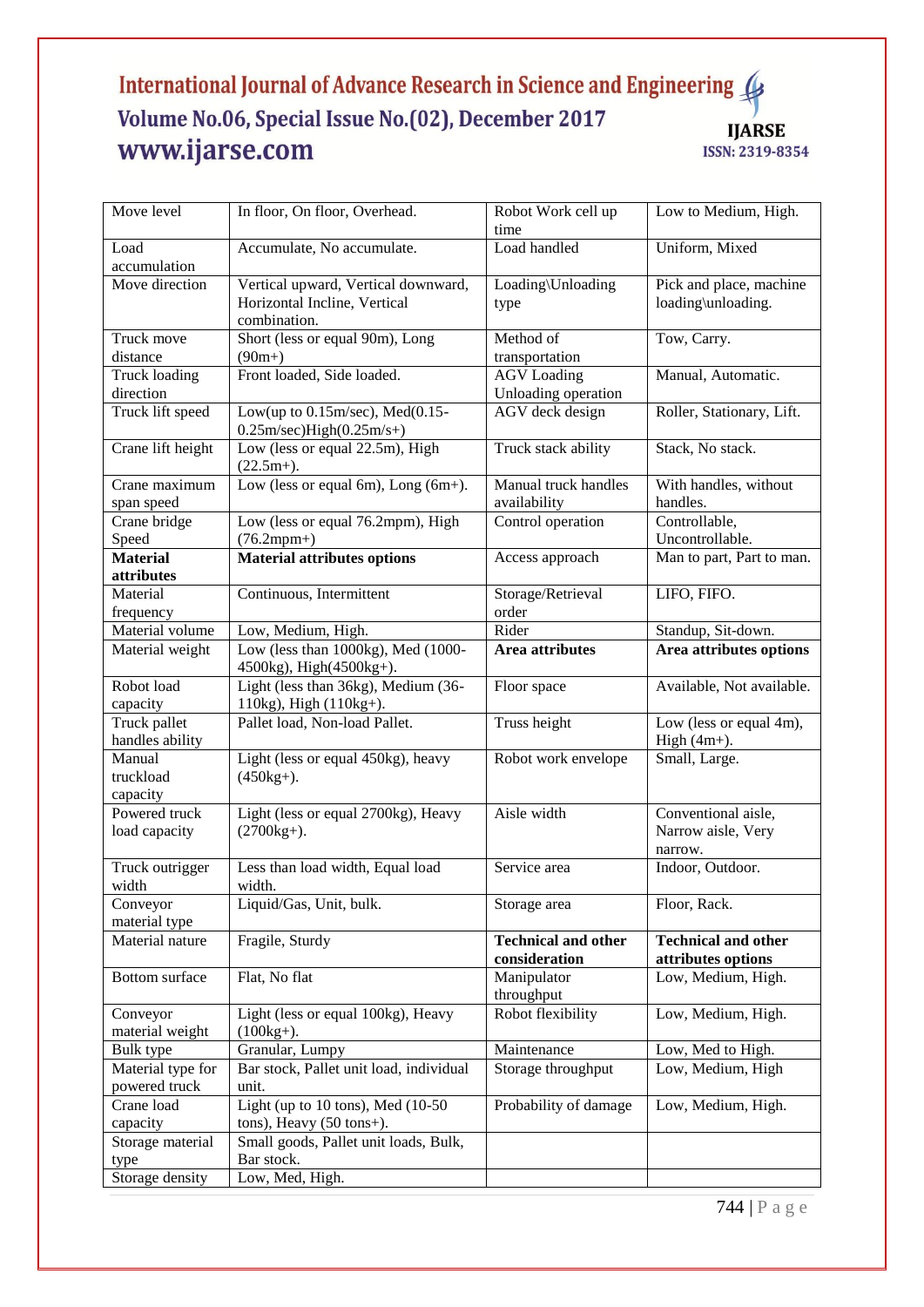#### International Journal of Advance Research in Science and Engineering Volume No.06, Special Issue No.(02), December 2017 **IIARSE** www.ijarse.com ISSN: 2319-8354

## **2.3Inference chain**

To create knowledge base one has to identify the most appropriate equipment types for all combination of attributes. This approach has thousands of combinations because there are 55 attributes each having 2 to 4 values. Storing the large number of these combinations in the knowledge base is not only unrealistic, impractical and inefficient; but extremely cumbersome too. A suitable equipment is selected by following sequence of steps with the inference of the attribute at each step being used to guide the search. The decision in this system involves a directed line of reasoning that uses the attributes information to progressively reduce the search space for equipment alternatives. Several problems appeared in the development of the inference chains, they included:

- Determining the attributes that should be considered.
- Determining the equipment options suitable for a set of attributes.
- Determining the sequence in which these attributes should be considered.

The approach used for the development of inference chain is discussed below:

1) Not all attributes are relevant for all equipment categories under consideration. .

2) Even for a particular equipment category such as conveyor, not all attributes may be required to recommend a particular equipment type. A single attribute may sometimes specify the required equipment type without the consideration of any other attributes.

3) A value or set of values can identify the appropriate equipment

4) To narrow the search space and quickly arrive at the solution, the ordering of attributes to be searched were done in a unique way.

6) As each equipment can handle material quantity according to its capability, it is important to determine the material weight range that it can handle

7) Lines of reasoning were identified to determine the sequence in which attributes should be considered for the number of equipment options to be reduced at each stage

8) Only the set of attributes important for the selection of each equipment category or type were included in its search path.

9) The attributes in the inference chain are always pertinent to the equipment category being considered by the system

10) In some cases, consideration of an attribute can be avoided if the attribute is irrelevant for the particular equipment category, or if the recommended equipment type is applicable regardless of the value of the attribute

#### **2.4 An** e**xample of an Inference chain**

Fig. 1 shows part of the inference chain used in this work as it proceeds to select the type of equipment. A user for example, interested in selecting a MHE for movement of material, will first enter move. As there would be several options eg, all powered and gravity conveyors, manual and powered trucks, AGVs, cranes, industrial robots, and manipulators, the system would trigger a series of windows which the user will interactively answer.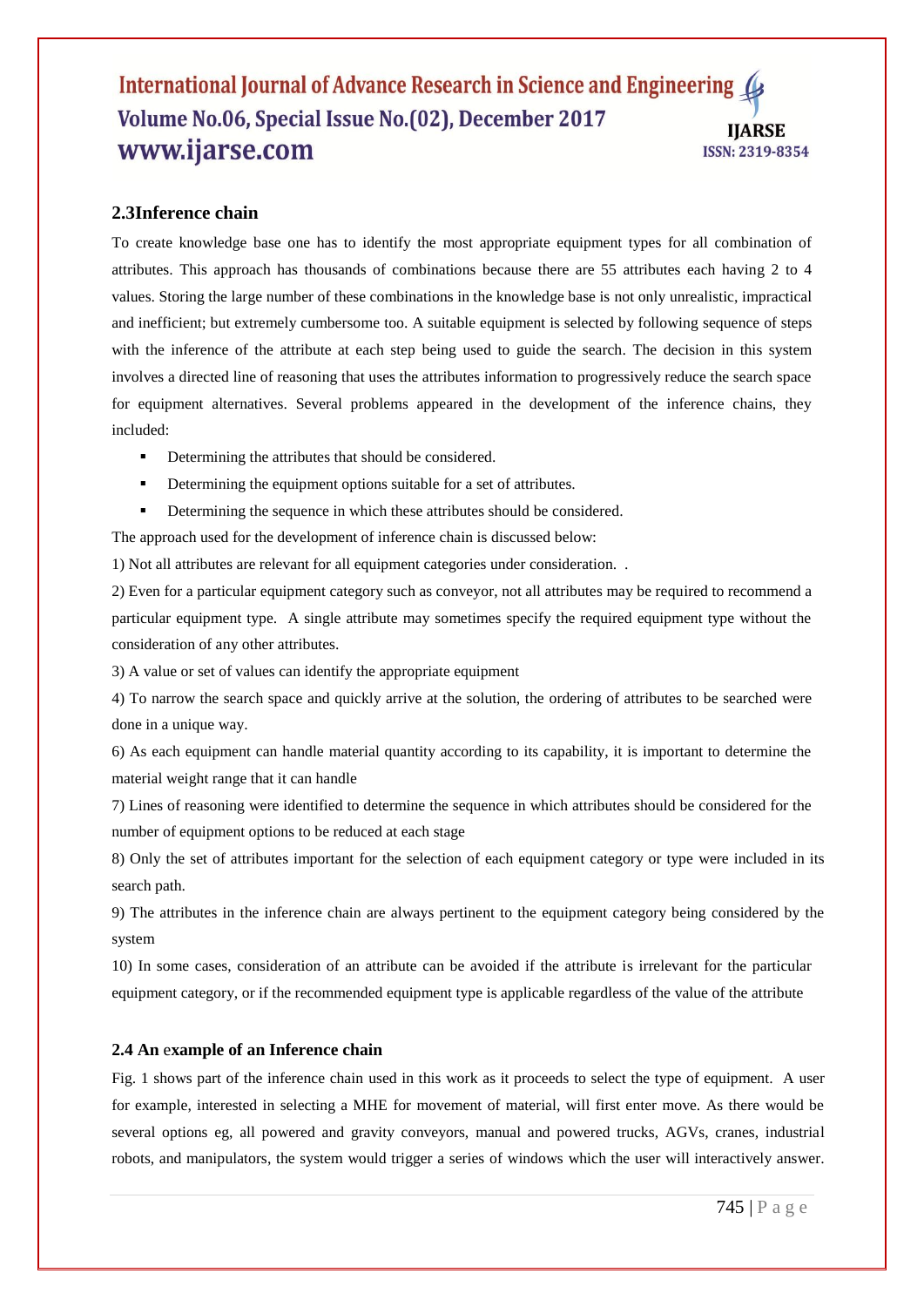# International Journal of Advance Research in Science and Engineering Volume No.06, Special Issue No.(02), December 2017 **IIARSE** www.ijarse.com ISSN: 2319-8354

The questions are related to volume, weight, floor space available, nature of the material to be handled, direction of movement, operation control etc. As the user selects a suitable option for his facility condition in each of the windows, the system helps and guides him to cruise a set path and ultimately reach the final result.



**Figure 1. Example of inference chain**

# **III IMPLEMENTATION**

As already mentioned knowledgebase was created through C# and NET framework [13] ,This required the development of production rules using the UIMHES tool. Each rule has a basic form of IF<condition> THEN<conclusion> type, .ELSE <condition> THEN <conclusion> type

The knowledge base compiled in this work has 240 rules and considered 78 equipment types and 55 relevant attributes. Inference chain in rule-based system is achieved by using backward chaining. When the user operates EIMHES (User interface for Material Handling Selection), he/she selects the relevant file from a screen menu as shown in Fig. 2, then by selecting New Entry, a new widow will appear asking the user to choose an option suitable for his facility conditions as shown in Fig 3, by clicking NEXT icon a new widow will appear and similarly will ask the user for his desire. By further search when the user is approaching to his desired equipment, by choosing the options that are relevant to his factory condition, a screen appears and tells the user his appropriate equipment for his applied condition. This is shown in Fig. 4.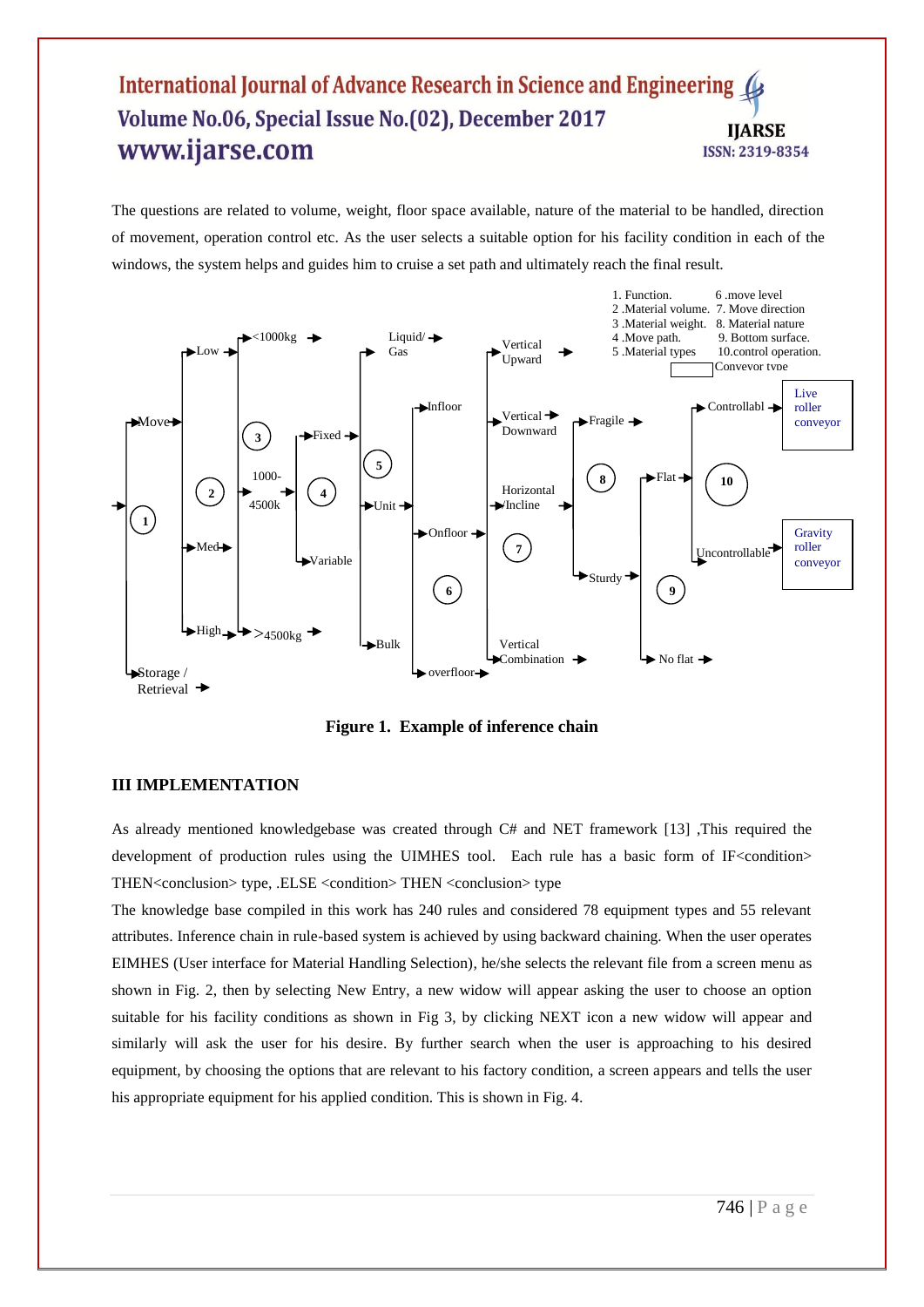International Journal of Advance Research in Science and Engineering ( Volume No.06, Special Issue No.(02), December 2017 **IIARSE** www.ijarse.com ISSN: 2319-8354

| <b>all</b> UIMHES | $\times$<br>□                                            |
|-------------------|----------------------------------------------------------|
|                   | User interface for material handling equipment selection |
|                   | HHH<br><b>New Entry</b><br>×<br>Close                    |
| System: Ready     | $\heartsuit$                                             |
|                   | <b>Figure 2. EUMHES screen</b>                           |
| 공급                | $\times$<br>$\Box$<br>$\mathbb{Z}$                       |
|                   | Operation                                                |
|                   | H<br>Functionality<br>۰                                  |
|                   | $\boldsymbol{\times}$<br><b>Next</b><br>Close            |
|                   | Figure 3. The window under consultation                  |
| - 교               | $\times$<br>⊓<br>B                                       |
|                   | Your suitable equipment is                               |
|                   | <b>Gravity roller conveyor</b>                           |
|                   | <b>Close</b>                                             |

**Figure 4. A screen with desired result.**

# **IV CONCLUSION**

In this work an attempt has been made to simplify the selection of MHE. This was accomplished through a comprehensive review of available literature on both move and storage types of material handling equipments used in a manufacturing facility and compilation of the knowledge and recommendation in this source in the form of facts, relationships and rules. A total of 78 MHE with 55 relevant attributes were considered and included in the knowledgebase. This work has the capability and the potential to become a useful design tool for facilities designers in industry. Also the system can be tailored as per the requirements of the specific industry by eliminating: (a) Equipment not of their interest, and (b) Modifying and adding attributes according to the wide view of the system users. Further research can be carried out by adding more material handling equipment